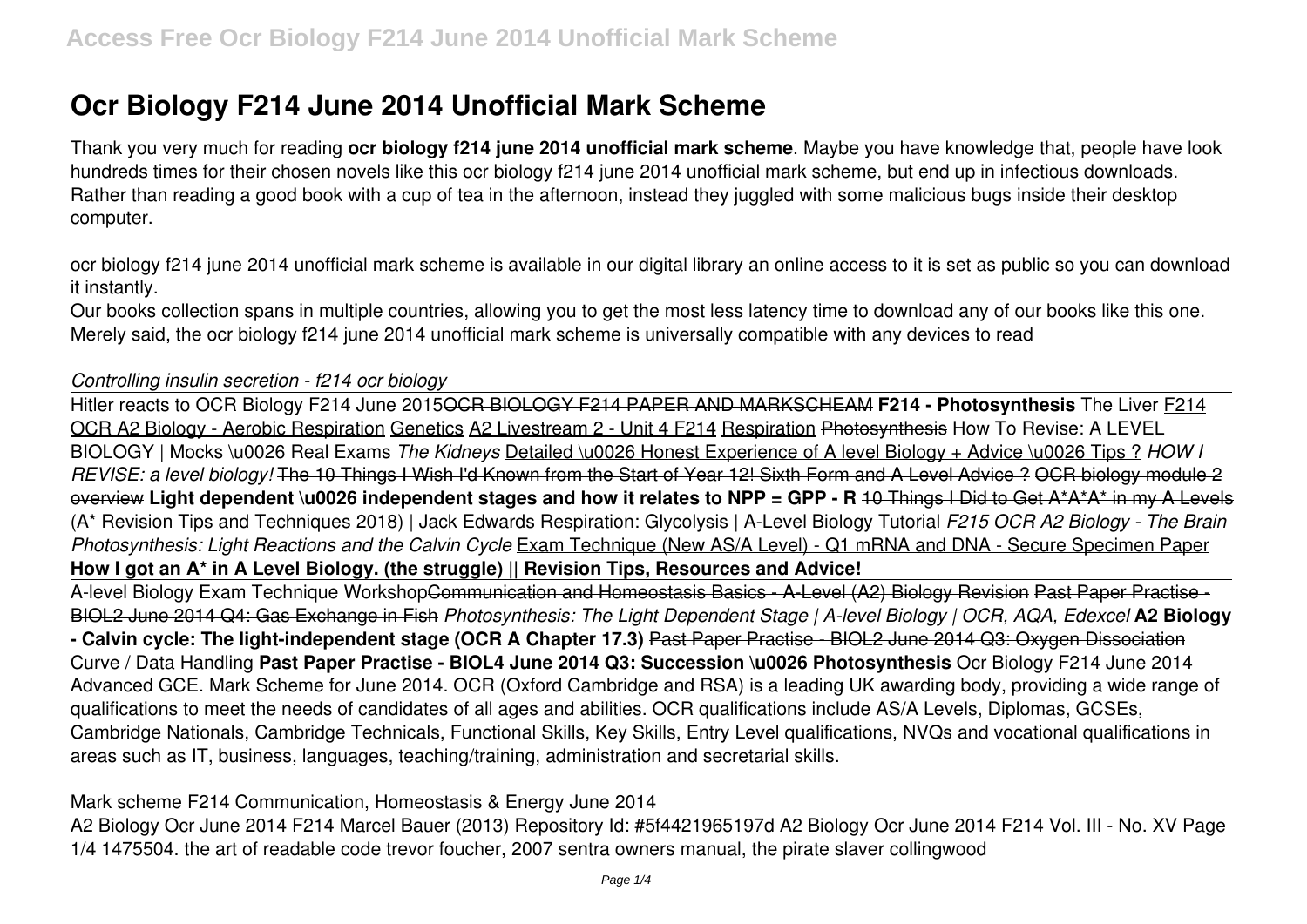A2 Biology Ocr June 2014 F214 - schoolleavers.mazars.co.uk

F214 Mark Scheme June 2014 6 . Question Answer Mark Guidance 2 (c) 1 . allows , neurones to communicate / cell signalling ; 2 . ensure transmission (between neurones) in one direction (only); 3 . allows , convergence / impulses from more than one neurone to be passed to a single neurone ; 4 . allows ,

Mark scheme F214 Communication, Homeostasis & Energy June 2014

Friday 13 June 2014 – Afternoon A2 GCE BIOLOGY F214/01 Communication, Homeostasis and Energy INSTRUCTIONS TO CANDIDATES † Write your name, centre number and candidate number in the boxes above. Please write clearly and in capital letters. † Use black ink. HB pencil may be used for graphs and diagrams only. † Answer all the questions.

Friday 13 June 2014 - A Level Biology Revision | AQA, OCR ...

F214 01 Communication, homeostasis and energy (A2) Raw 60 41 37 33 30 27 0 UMS 90 72 63 54 45 36 0 F215 01 Control, genomes and environment (A2) Raw 100 63 57 52 47 42 0 UMS 150 120 105 90 75 60 0 F216 01 Practical skills in biology 2 (A2) Raw 40 36 33 30 27 24 0 UMS 60 48 42 36 30 24 0 Unit level raw mark and UMS grade boundaries June 2014 ...

Unit level raw mark and UMS grade boundaries June 2014 - OCR

F214 June 2013 Unofficial ... Biology F212 June 2014 Unofficial Mark Scheme Biology Ocr June 2013 Past Papers F214 OCR Chemistry F324 Rings Polymers and Analysis. Ocr M1 June 2013 Solutions Free eBooks Download estalento. Book Cellular Respiration Questions Page 6/9 Biology F214 June 2013 Unofficial Past Paper

Ocr F212 June 2014 Biology Mark Scheme | calendar.pridesource

Ocr C2 June 2014 Unofficial June 2013 Ocr Biology F215 Paper - static-atcloud.com Biology F215 June 2013 Past Paper - toefl.etg.edu.sv Ocr F214 Biology June 2014 Mark Scheme Ocr Predicted Paper June 2014 Mark Scheme Biology F212 June 2014 Unofficial Mark Scheme Ocr Biology F215 2013 Paper - repo.koditips.com Ocr Biology

Biology Ocr 2014 June F215 Mark Scheme | calendar.pridesource

Biology Unit F214: Communication, Homeostasis & Energy Advanced GCE Mark Scheme for June 2015. OCR (Oxford Cambridge and RSA) is a leading UK awarding body, providing a wide range of qualifications to meet the needs of candidates of all ages and abilities. OCR qualifications ... F214 Mark Scheme June 2015 ; 1

Mark scheme F214 Communication, Homeostasis & Energy June 2015

A Level Biology F215 June 2014 The free of charge demo lasts for 7 times and the entire functions obtainable in the full paid edition of your software can be obtained for the total period on the demo period. A Level Biology F215 June 2014 Have you released a fresh book recently?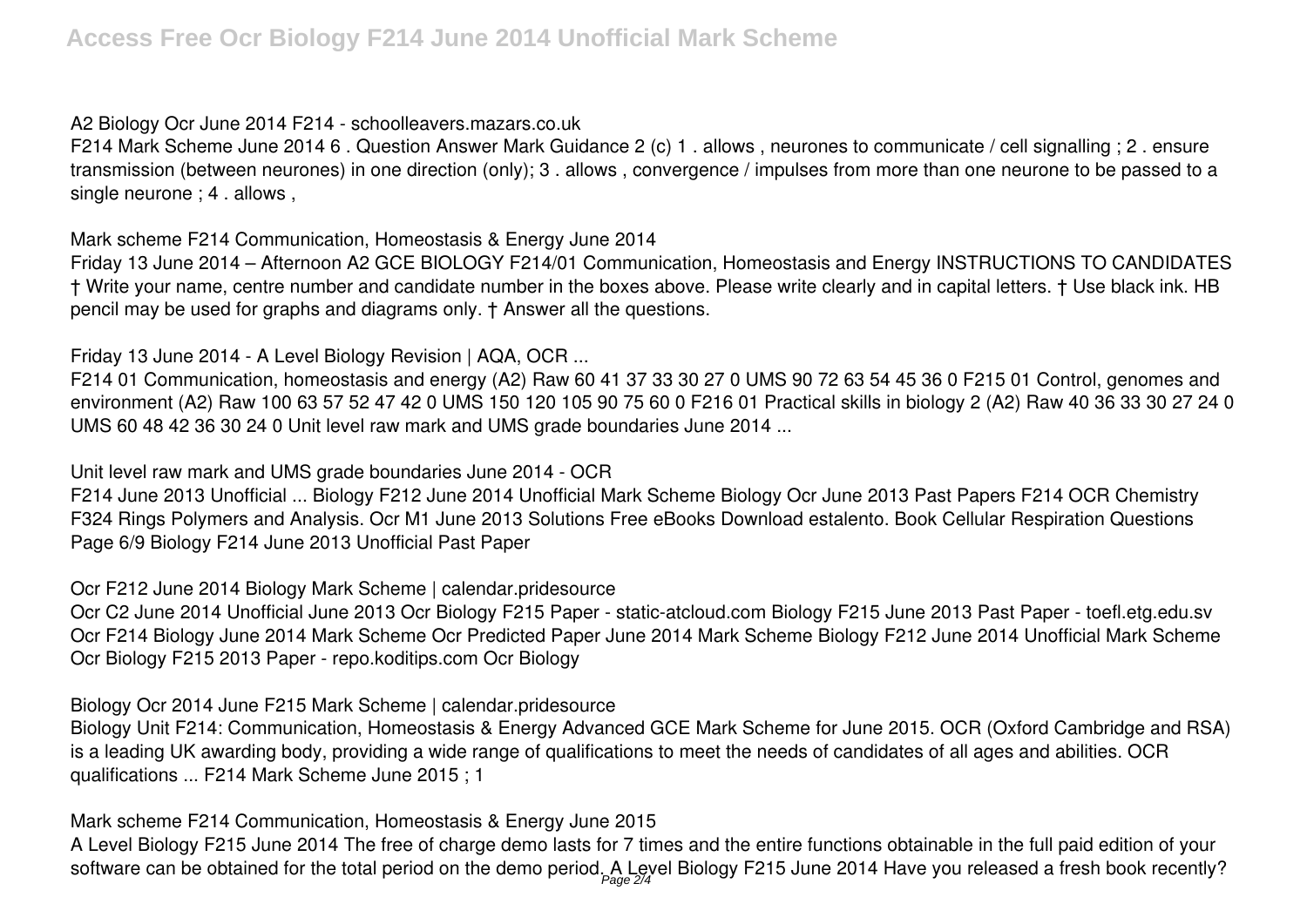Submit your book these days and we will encourage it  $\hat{A}$  to our viewers.

YGM0N A Level Biology F215 June 2014 || miatami.sftedu

ocr a2 biology f214 communication homeostasis and energy all ocr f214 biology past papers and mark schemes contact faisalranabiochemtuitioncom call text 07783919244 Mark Scheme F214 Communication Homeostasis Energy June 2014 biology unit f214 communication homeostasis energy advanced gce mark scheme for june 2014 ocr oxford cambridge and rsa is ...

10 Best Printed Biology Communication Homeostasis And ...

Biology Unit F214: Communication ... Advanced GCE Mark Scheme for June 2017. OCR (Oxford Cambridge and RSA) is a leading UK awarding body, providing a wide range of qualifications to meet the needs of candidates of all ages and abilities. OCR qualifications ... F214 Mark Scheme June 2017 5 Question Expected Answers Marks Additional Guidance 1 ...

Mark scheme F214 Communication, Homeostasis & Energy June 2017

BIOLOGY F214 Communication, Homeostasis and Energy INSTRUCTIONS TO CANDIDATES † The insert will be found in the centre of this document. † Write your name, centre number and candidate number in the boxes above. Please write clearly and in capital letters. † Use black ink. Pencil may be used for graphs and diagrams only.

#### BIOLOGY F214 - Past Papers

OCR A-Level Biology A (H420 & H020) and Biology B Advancing Biology (H422 & H020) past (exam papers and marking schemes, the past papers are free to download for you to use as practice for your exams.

## OCR A-Level Biology Past Papers - Revision Science

A2-Biology-Ocr-June-2014-F214 1/3 PDF Drive - Search and download PDF files for free. A2 Biology Ocr June 2014 F214 Download A2 Biology Ocr June 2014 F214 When somebody should go to the book stores, search establishment by shop, shelf by shelf, it is really problematic. This is why we present the book compilations in this website.

## A2 Biology Ocr June 2014 F214

Biology. Unit F214: Communication, Homeostasis & Energy. Advanced GCE. Mark Scheme for June 2016. OCR (Oxford Cambridge and RSA) is a leading UK awarding body, providing a wide range of qualifications to meet the needs of candidates of all ages and abilities. OCR qualifications include AS/A Levels, Diplomas, GCSEs, Cambridge Nationals, Cambridge Technicals, Functional Skills, Key Skills, Entry Level qualifications, NVQs and vocational qualifications in areas such as IT, business, languages, ...

Mark scheme F214 Communication, Homeostasis & Energy June 2016 Mark Scheme for June 2014. OCR (Oxford Cambridge and RSA) is a leading UK awarding body, providing a wide range of qualifications to